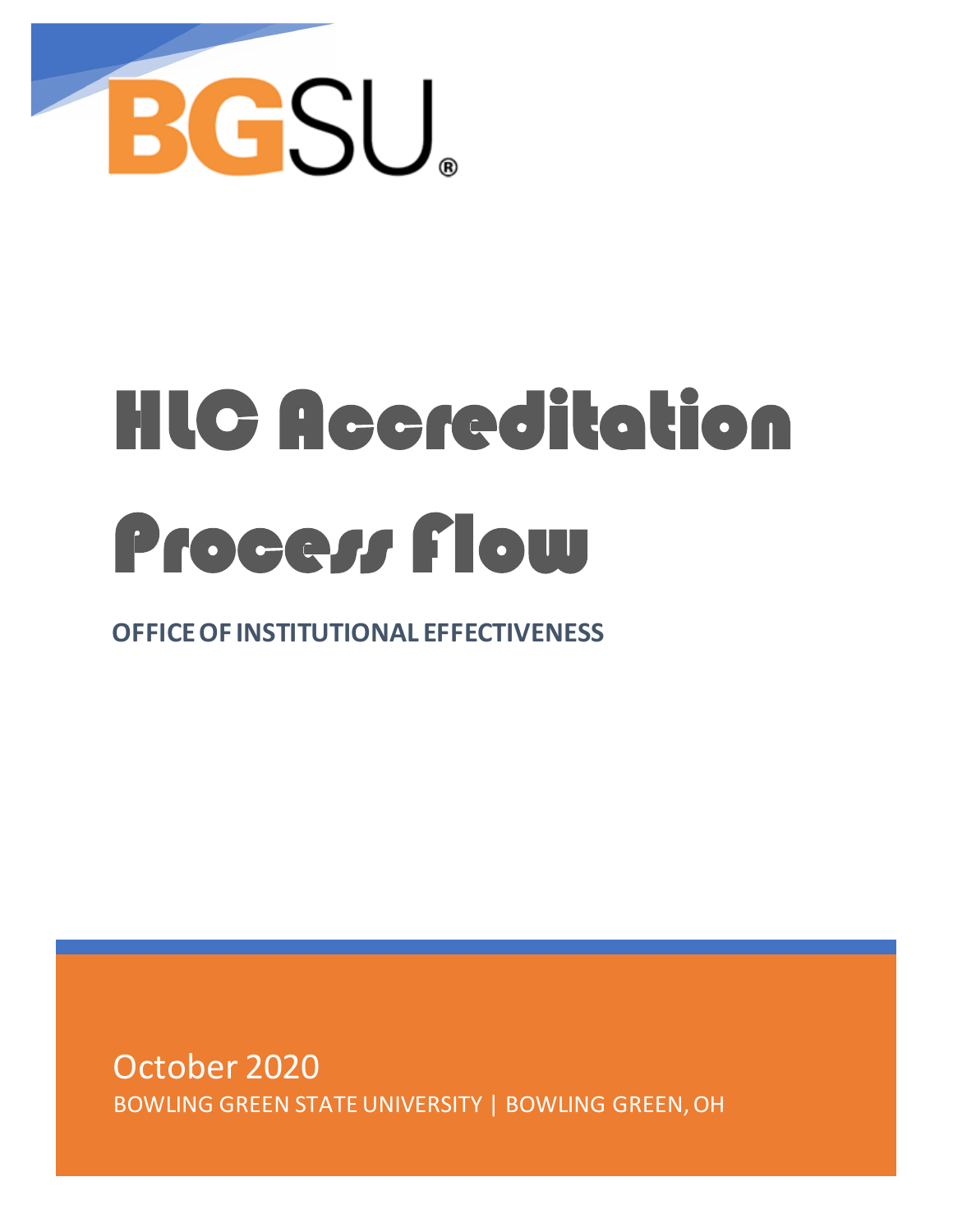

#### HLC Familiarization

- •Review and become familiar with HLC standards, documents and resources as posted in the TEAMS workplace
- •Ask any outstanding questions

#### **Tasks and Timeline Review**

- •Review Tasks, Task Templates, Timeline, and Due Dates as posted in the TEAMS workplace
- •Ask any outstanding questions about the process

#### Internal Informal Audit

- •Review Current Status, Strengths and Gaps Analysis (CSSGA) Template and Evidence Review Guiding Questions Template
- •Ask any outstanding questions
- •Complete Current Status, Strengths and Gaps Analysis (CSSGA) Template for the assigned criterion:
	- Create sub-teams to address specific criterion element
	- Have each sub-team review existing/current evidence (downloads and URLs) as posted in the TEAMS workplace
	- Have each sub-team use the Evidence Review Guiding Questions Template to complete the CSSGA Template
	- Have each sub-team make annotations for new evidence need or current evidence link and/or content update directly on the CSSGA Template
	- Have each sub-team generate a final ready-to-be-submitted list of evidence
	- Have each sub-team upload their completed sections of the CSSGA Template



**S**

**P**

**R**

**I**